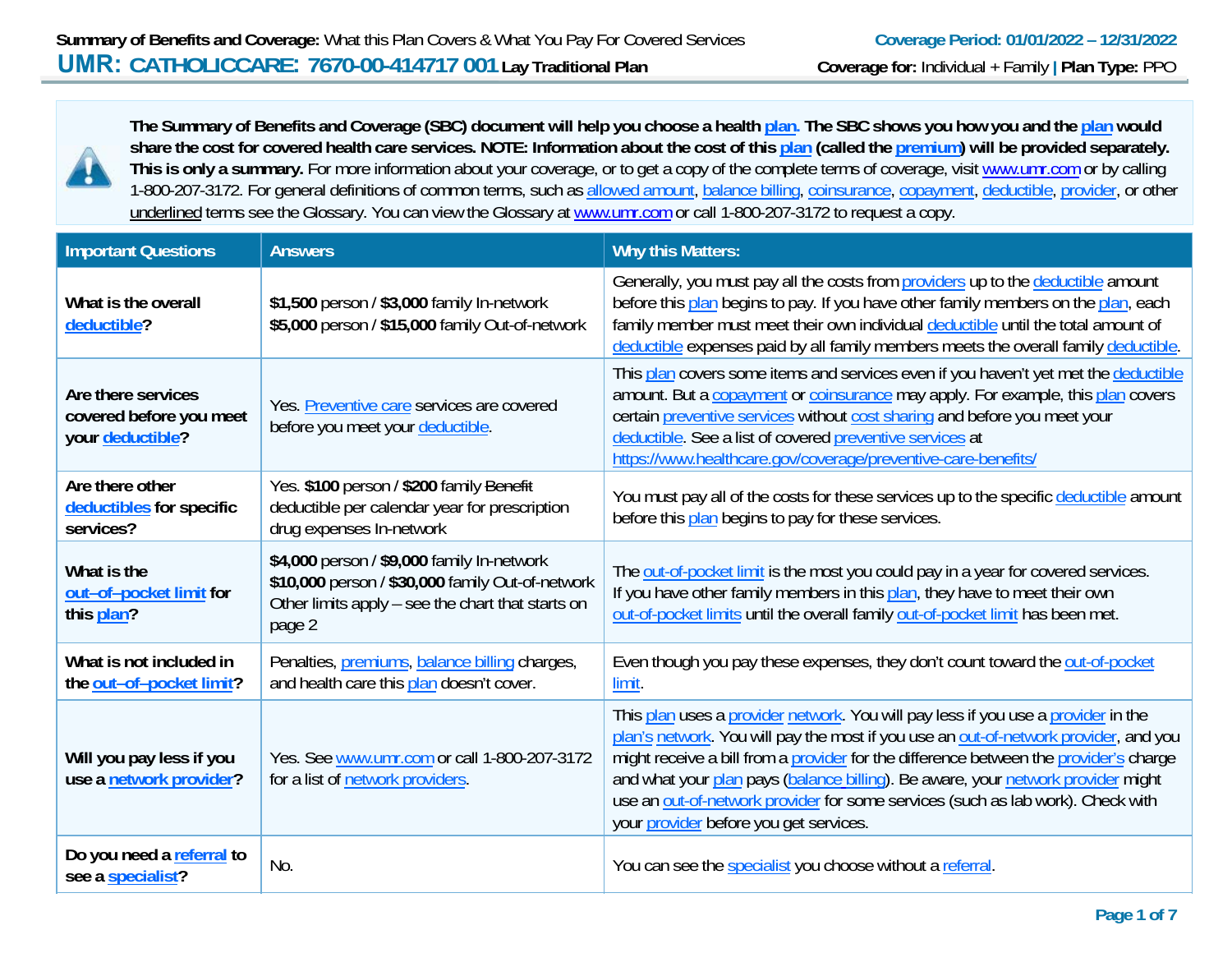

All copayment and coinsurance costs shown in this chart are after your deductible has been met, if a deductible applies.

| <b>Common</b>                                                   |                                                     | <b>What You Will Pay</b>                                                             | Limitations, Exceptions, & Other          |                                                                                                                                                                      |  |
|-----------------------------------------------------------------|-----------------------------------------------------|--------------------------------------------------------------------------------------|-------------------------------------------|----------------------------------------------------------------------------------------------------------------------------------------------------------------------|--|
| <b>Medical Event</b>                                            | <b>Services You May Need</b>                        | In-network<br>(You will pay the least)                                               | Out-of-network<br>(You will pay the most) | <b>Important Information</b>                                                                                                                                         |  |
| If you visit a<br>health care<br>provider's<br>office or clinic | Primary care visit to treat an injury<br>or illness | \$25 Copay per visit;<br>Deductible Waived;<br>all other services 20%<br>coinsurance | 40% Coinsurance                           | None                                                                                                                                                                 |  |
|                                                                 | <b>Specialist visit</b>                             | \$50 Copay per visit;<br>Deductible Waived; all other<br>services 20% coinsurance    | 40% Coinsurance                           | None                                                                                                                                                                 |  |
|                                                                 | Preventive care/screening/<br>immunization          | No charge; Deductible Waived                                                         | Not covered                               | You may have to pay for services that<br>aren't preventive. Ask your provider if<br>the services you need are preventive.<br>Then check what your plan will pay for. |  |
| If you have a<br>test                                           | Diagnostic test (x-ray, blood work)                 | 20% Coinsurance                                                                      | 40% Coinsurance                           | None                                                                                                                                                                 |  |
|                                                                 | Imaging (CT/PET scans, MRIs)                        | 20% Coinsurance                                                                      | 40% Coinsurance                           | <b>None</b>                                                                                                                                                          |  |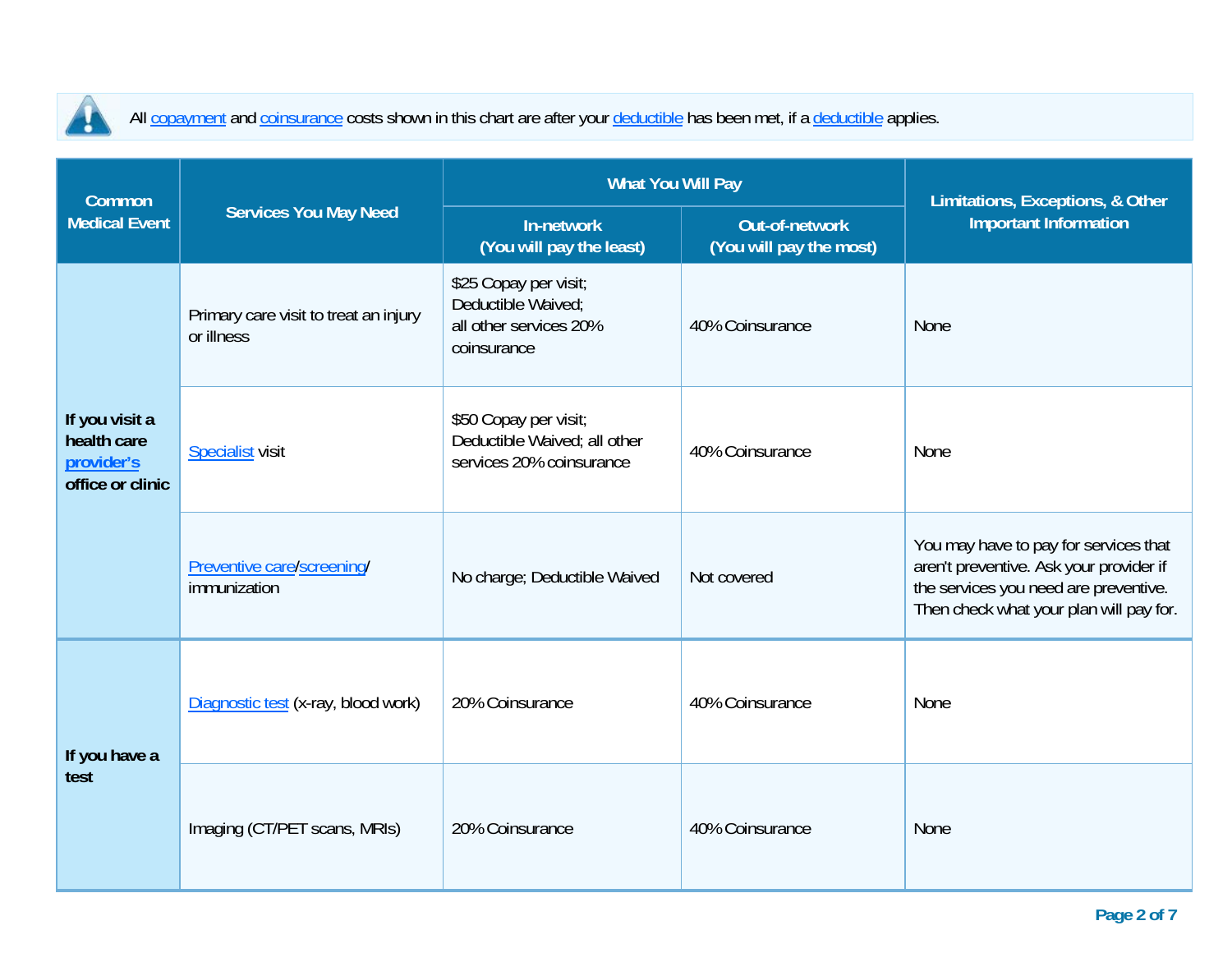| <b>Common</b>                                                  |                                                              | <b>What You Will Pay</b>                                                                              | Limitations, Exceptions, & Other                                                                        |                                                                                                                                                                                         |  |
|----------------------------------------------------------------|--------------------------------------------------------------|-------------------------------------------------------------------------------------------------------|---------------------------------------------------------------------------------------------------------|-----------------------------------------------------------------------------------------------------------------------------------------------------------------------------------------|--|
| <b>Medical Event</b>                                           | <b>Services You May Need</b>                                 | In-network<br>(You will pay the least)                                                                | <b>Out-of-network</b><br>(You will pay the most)                                                        | <b>Important Information</b>                                                                                                                                                            |  |
| If you need<br>drugs to treat<br>your illness or<br>condition. | Tier <sub>1</sub><br>(generic and some brand-name)           | \$15 Copay per prescription<br>(retail); \$30 Copay per<br>prescription (mail order)                  |                                                                                                         | \$1,000 person / \$2,000 family annual<br>Maximum out-of-pocket per calendar<br>year                                                                                                    |  |
|                                                                | Tier 2 (preferred brand-name and<br>some generic)            | \$40 Copay per prescription<br>(retail); \$80 Copay per<br>prescription (mail order)                  | If you use a Non-Network<br>Pharmacy, you are<br>responsible for payment<br>upfront. You may be         | Covers up to a 34-day supply (retail);<br>35-90 day supply (mail order);<br>Covers up to a 30-day supply                                                                                |  |
| More<br>information<br>about<br>prescription                   | Tier 3 (nonpreferred brand-name<br>and nonpreferred generic) | \$55 Copay per prescription<br>(retail); \$110 Copay per<br>prescription (mail order)                 | reimbursed based on the<br>lowest contracted amount,<br>minus any applicable<br>deductible or copayment | (specialty)<br>You must pay the difference in cost<br>between a Generic drug and a Brand-                                                                                               |  |
| drug coverage<br>is available at<br>www.umr.com.               | Tier 4 (specialty drugs)                                     | \$70 Copay per prescription                                                                           | amount.                                                                                                 | name drug, regardless of<br>circumstances, this difference is not<br>applied to preferred brand-name<br>products in the high priced generic<br>strategy, until the Out-of-pocket is met |  |
| If you have<br>outpatient                                      | Facility fee<br>(e.g., ambulatory surgery center)            | 20% Coinsurance                                                                                       | 40% Coinsurance                                                                                         | None                                                                                                                                                                                    |  |
| surgery                                                        | Physician/surgeon fees                                       | 20% Coinsurance                                                                                       | 40% Coinsurance                                                                                         | <b>None</b>                                                                                                                                                                             |  |
| If you need<br>immediate<br>medical<br>attention               | <b>Emergency room care</b>                                   | \$200 Copay per visit;<br>20% Coinsurance:<br>Deductible Waived                                       | \$200 Copay per visit;<br>20% Coinsurance:<br>Deductible Waived                                         | Copay may be waived if admitted                                                                                                                                                         |  |
|                                                                | <b>Emergency medical transportation</b>                      | 20% Coinsurance                                                                                       | 20% Coinsurance                                                                                         | In-network deductible applies to<br>Out-of-network benefits:<br>\$25,000 Maximum benefit per<br>occurrence Ambulance air                                                                |  |
|                                                                | <b>Urgent care</b>                                           | \$25 Copay per visit; Deductible<br>Waived exam & visit only<br>20% Coinsurance all other<br>services | 40% Coinsurance                                                                                         | None                                                                                                                                                                                    |  |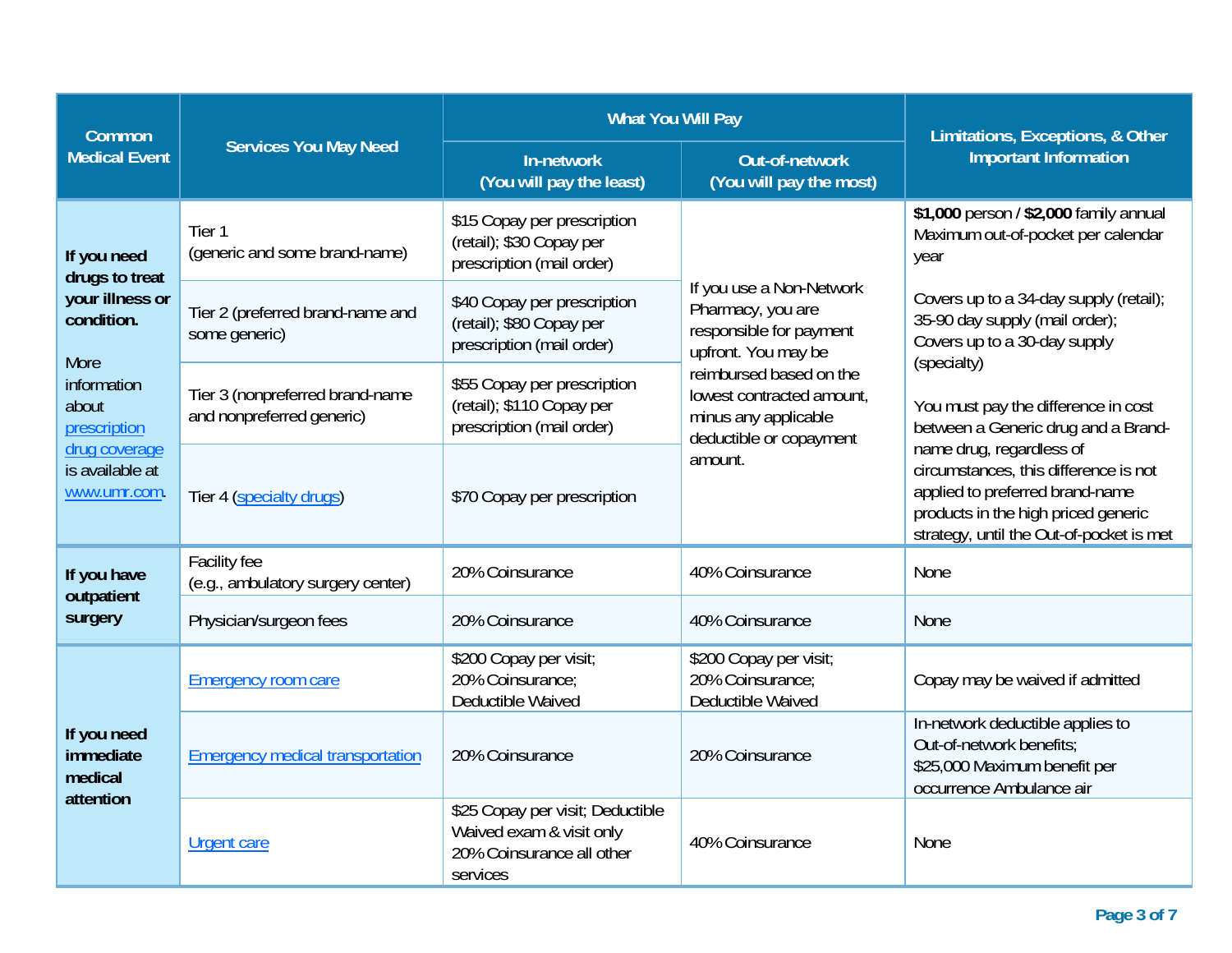| <b>Common</b>                                                                               |                                              | <b>What You Will Pay</b>                                              | Limitations, Exceptions, & Other          |                                                                                                                                                                                                                                                  |  |
|---------------------------------------------------------------------------------------------|----------------------------------------------|-----------------------------------------------------------------------|-------------------------------------------|--------------------------------------------------------------------------------------------------------------------------------------------------------------------------------------------------------------------------------------------------|--|
| <b>Medical Event</b>                                                                        | <b>Services You May Need</b>                 | In-network<br>(You will pay the least)                                | Out-of-network<br>(You will pay the most) | <b>Important Information</b>                                                                                                                                                                                                                     |  |
| If you have a                                                                               | Facility fee (e.g., hospital room)           | 20% Coinsurance                                                       | 40% Coinsurance                           | Preauthorization is required.                                                                                                                                                                                                                    |  |
| hospital stay                                                                               | Physician/surgeon fee                        | 20% Coinsurance                                                       | 40% Coinsurance                           |                                                                                                                                                                                                                                                  |  |
| If you need<br>mental health,<br>behavioral<br>health, or<br>substance<br>abuse<br>services | <b>Outpatient services</b>                   | \$25 Copay per visit;<br>20% Coinsurance other<br>outpatient services | 40% Coinsurance                           | Preauthorization is required for partial<br>hospitalization.                                                                                                                                                                                     |  |
|                                                                                             | Inpatient services                           | 20% Coinsurance                                                       | 40% Coinsurance                           | Preauthorization is required.                                                                                                                                                                                                                    |  |
| If you are<br>pregnant                                                                      | Office visits                                | No charge; Deductible Waived                                          | 40% Coinsurance                           | Cost sharing does not apply to certain<br>preventive services. Depending on the<br>type of services, deductible, copayment<br>or coinsurance may apply. Maternity<br>care may include tests and services<br>described elsewhere in the SBC (i.e. |  |
|                                                                                             | Childbirth/delivery professional<br>services | 20% Coinsurance                                                       | 40% Coinsurance                           |                                                                                                                                                                                                                                                  |  |
|                                                                                             | Childbirth/delivery facility services        | 20% Coinsurance                                                       | 40% Coinsurance                           | ultrasound).                                                                                                                                                                                                                                     |  |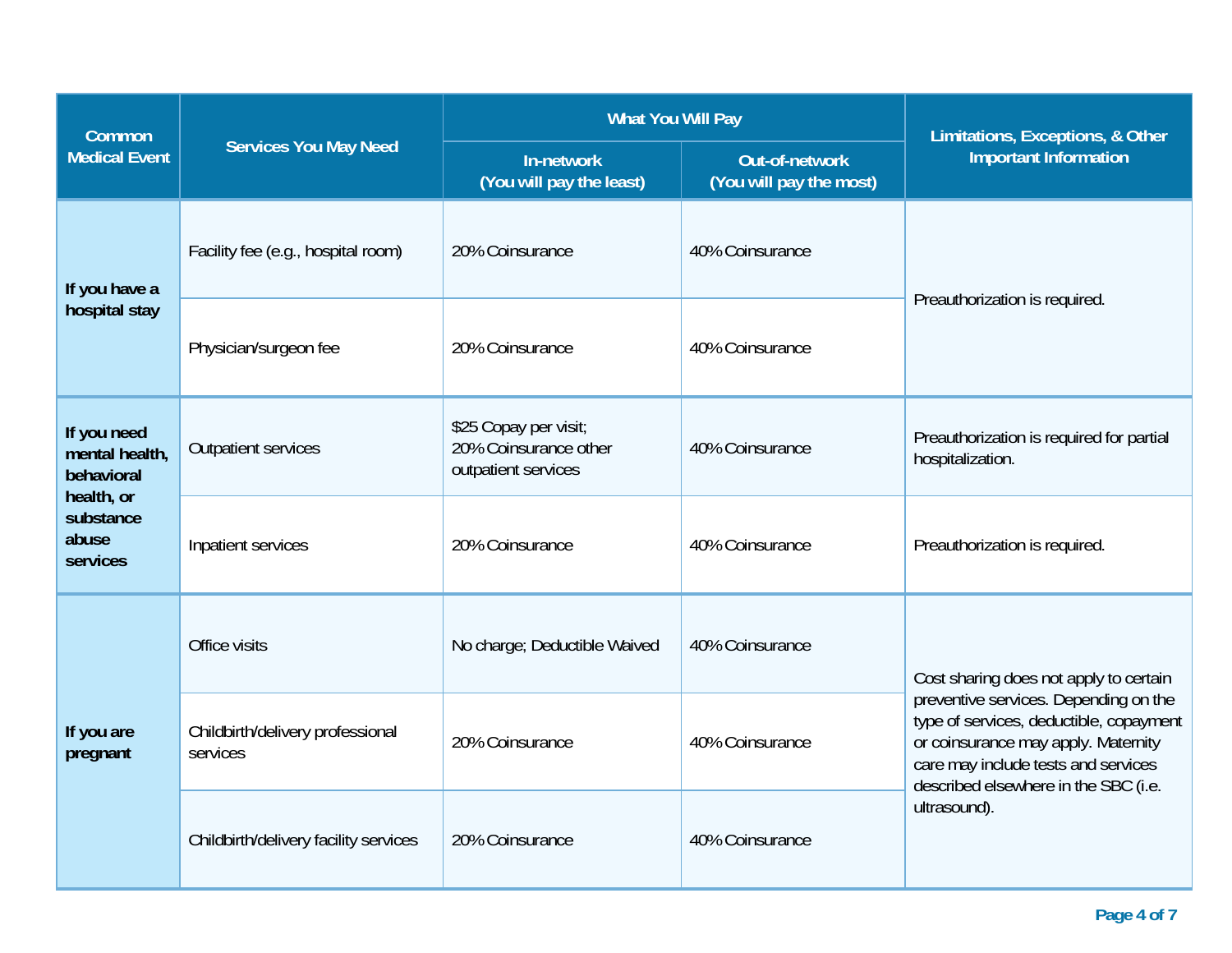| <b>Common</b>                                |                                | <b>What You Will Pay</b>               | Limitations, Exceptions, & Other                 |                                                                                                     |  |
|----------------------------------------------|--------------------------------|----------------------------------------|--------------------------------------------------|-----------------------------------------------------------------------------------------------------|--|
| <b>Medical Event</b>                         | <b>Services You May Need</b>   | In-network<br>(You will pay the least) | <b>Out-of-network</b><br>(You will pay the most) | <b>Important Information</b>                                                                        |  |
|                                              | Home health care               | 20% Coinsurance                        | 40% Coinsurance                                  | 100 Maximum visits per calendar year;<br>Preauthorization is required.                              |  |
|                                              | <b>Rehabilitation services</b> | 20% Coinsurance                        | 40% Coinsurance                                  | None                                                                                                |  |
| If you need<br>help<br>recovering or         | <b>Habilitation services</b>   | 20% Coinsurance                        | 40% Coinsurance                                  | habilitation services for learning<br>disabilities are not covered                                  |  |
| have other<br>special health<br>needs        | Skilled nursing care           | Not covered                            | Not covered                                      | None                                                                                                |  |
|                                              | Durable medical equipment      | 20% Coinsurance                        | 40% Coinsurance                                  | Preauthorization is required for DME in<br>excess of \$500 for rentals or \$1,500 for<br>purchases. |  |
|                                              | Hospice service                | 20% Coinsurance                        | 40% Coinsurance                                  | None                                                                                                |  |
| If your child<br>needs dental<br>or eye care | Children's eye exam            | Not covered                            | Not covered                                      | None                                                                                                |  |
|                                              | Children's glasses             | Not covered                            | Not covered                                      | None                                                                                                |  |
|                                              | Children's dental check-up     | Not covered                            | Not covered                                      | None                                                                                                |  |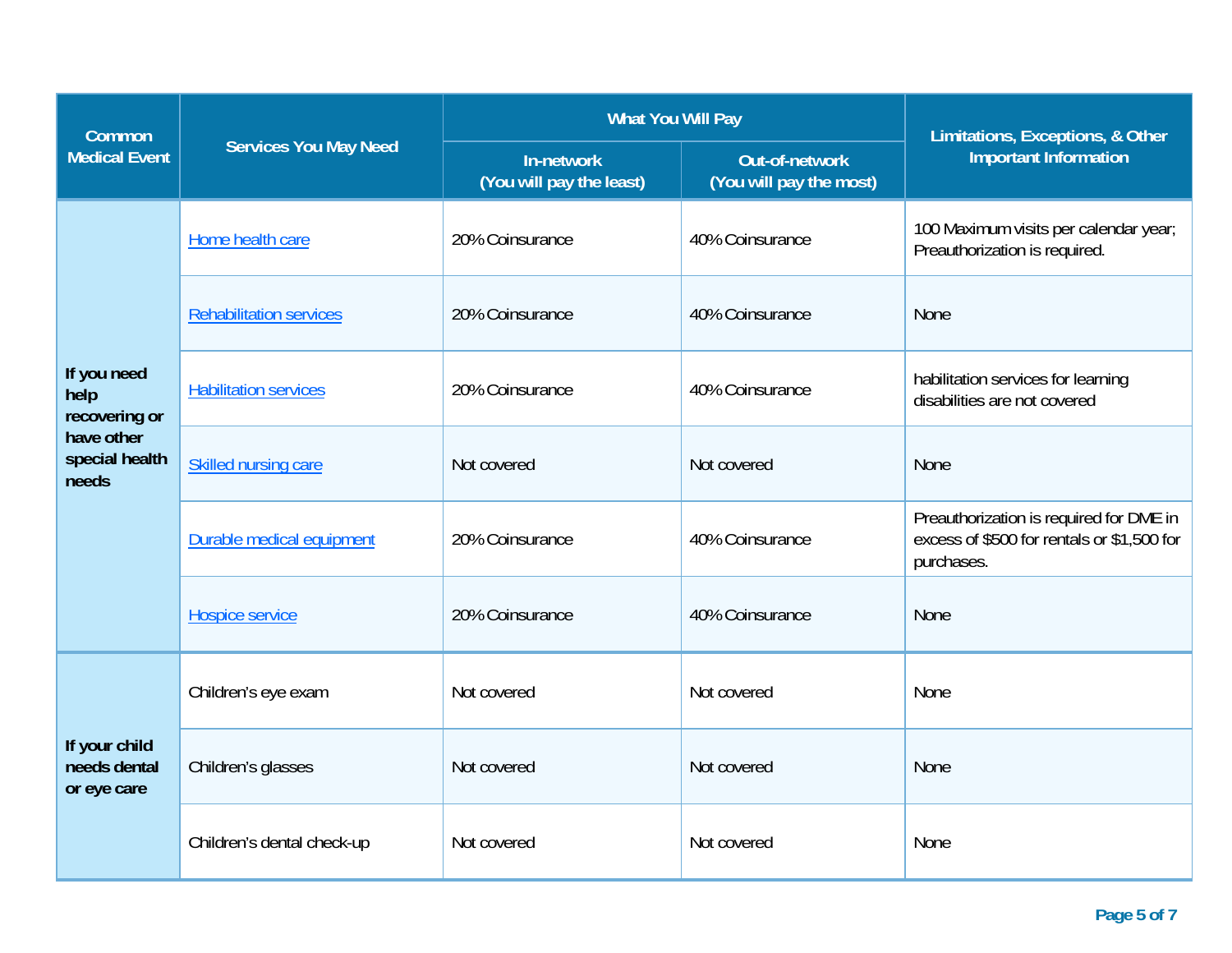**Excluded Services & Other Covered Services:** 

| Services Your Plan Does NOT Cover (Check your policy or plan document for more information and a list of any other excluded services.) |                       |                          |  |  |
|----------------------------------------------------------------------------------------------------------------------------------------|-----------------------|--------------------------|--|--|
| Acupuncture                                                                                                                            | Infertility treatment | Routine eye care (Adult) |  |  |
| Cosmetic surgery                                                                                                                       | Long-term care        | Routine foot care        |  |  |
| Dental care (Adult)                                                                                                                    | Private-duty nursing  | Weight loss programs     |  |  |
| Hearing aids                                                                                                                           | Contraceptives        | Abortions                |  |  |
| Other Covered Services (Limitations may apply to these services. This isn't a complete list. Please see your plan document.)           |                       |                          |  |  |

| $\sim$ $\sim$ $\sim$ $\sim$ $\sim$ $\sim$<br>adically.<br>ne<br>Bariatric<br>unccu<br>u<br>u | care<br>nractic<br>dullu.<br>.<br>JU. | th⊦<br><b>ALITOLA</b><br><sup>tr</sup> aven.<br>∖l∩r<br>∩lin∩<br>111<br>amar∩an∩u<br>isiue<br><br>111 I U<br>vur<br>.<br>ง เ<br>$\cdots$<br>$\cdot$ . $\cdot$ . |
|----------------------------------------------------------------------------------------------|---------------------------------------|-----------------------------------------------------------------------------------------------------------------------------------------------------------------|

Your Rights to Continue Coverage: There are agencies that can help if you want to continue your coverage after it ends. The contact information for those agencies is U.S. Department of Health and Human Services, Center for Consumer Information and Insurance Oversight, at 1-877-267-2323 x61565 or www.cciio.cms.gov. Other coverage options may be available to you too, including buying individual insurance coverage through the Health Insurance Marketplace. For more information about the Marketplace, visit www.HealthCare.gov or call 1-800-318-2596.

Your Grievance and Appeals Rights: There are agencies that can help if you have a complaint against your plan for a denial of a claim. This complaint is called a grievance or appeal. For more information about your rights, look at the explanation of benefits you will receive for that medical claim. Your plan documents also provide complete information on how to submit a claim, appeal, or a grievance for any reason to your plan. Additionally, a consumer assistance program may help you file your appeal. A list of states with Consumer Assistance Programs is available at www.HealthCare.gov and http://cciio.cms.gov/programs/consumer/capgrants/index.html.

## **Does this plan Provide Minimum Essential Coverage? Yes**

Minimum Essential Coverage generally includes plans, health insurance available through the Marketplace or other individual market policies, Medicare, Medicaid, CHIP, TRICARE, and certain other coverage. If you are eligible for certain types of Minimum Essential Coverage, you may not be eligible for the premium tax credit.

## **Does this plan Meet the Minimum Value Standard? Yes**

If your plan doesn't meet the Minimum Value Standards, you may be eligible for a premium tax credit to help you pay for a plan through the Marketplace.

*To see examples of how this plan might cover costs for a sample medical situation, see the next section.*